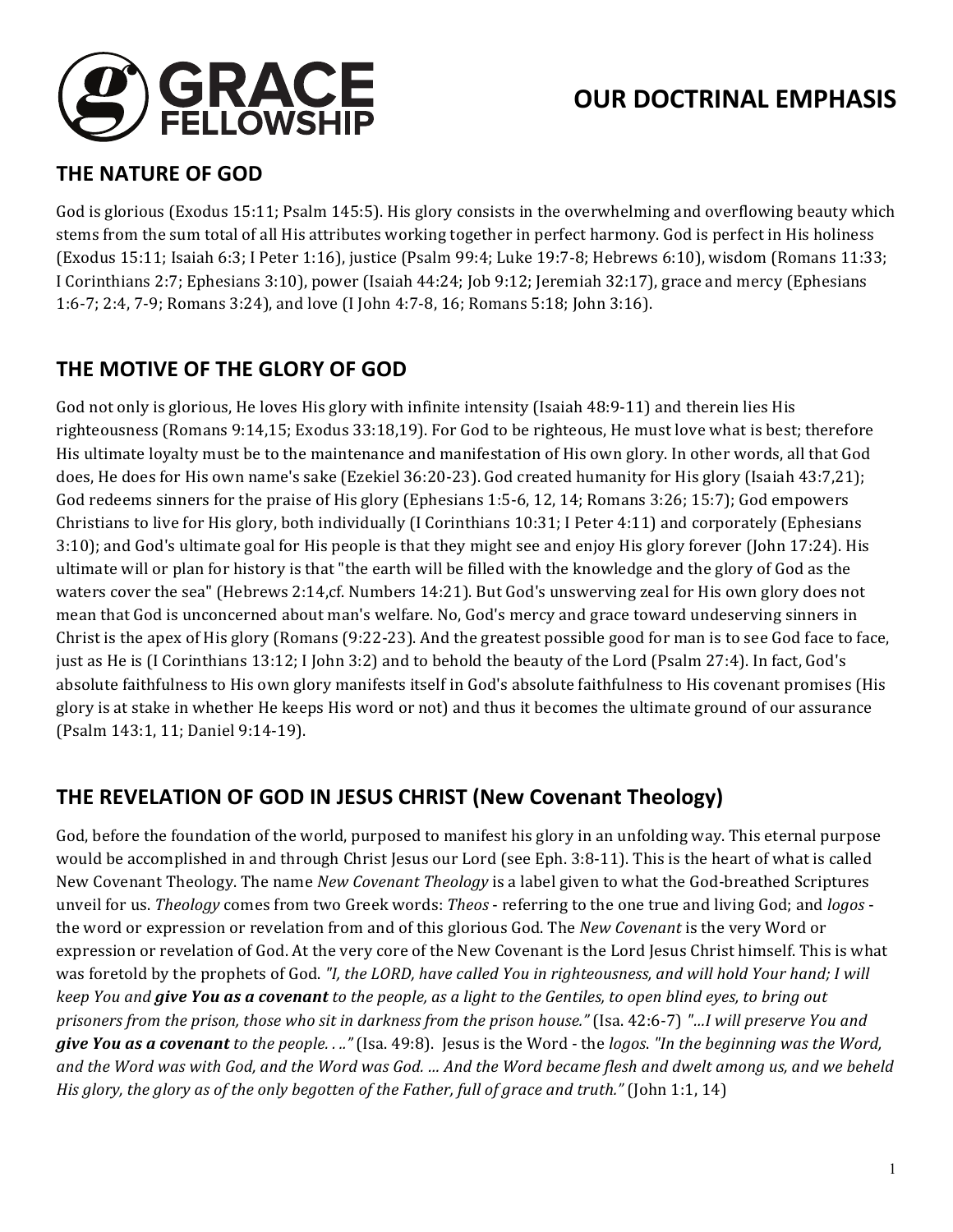Thus, in the term *New Covenant Theology* we declare that God, for his own delight, has revealed himself and manifested his glory ultimately in the Person of the Lord Jesus Christ and his complete and perfect work on the Cross through which he has established a New Covenant in his blood. (Heb. 1:1-3) Prior to the incarnation, all of history and all of Scripture had progressively been moving toward and aiming at the great day of Christ and the New Covenant reality that would glorify God forever and ever. This was God's eternal plan, worked out through the creation of a physical world and universe; a way of going public with his glory in an incredible way for his own delight  $(Eph. 1:9-12; 3:8-11)$ . This resounds to the praise of the glory of his grace!

God foretold the new thing he would do, and in the fullness of time, he did it (Is.  $42:6-9$ ;  $43:19$ ;  $45:21-25$ ;  $46:9-13$ ). He established the Lord who reigns over a kingdom of redeemed people upon whom the Spirit has been poured. These kingdom citizens relate to God on the basis of a New Covenant in which Jesus himself is their High Priest, Judge, Shepherd, King, Prophet; their very life! (Gal. 4:4; Acts 2:36; Heb. 7:22; 8:6; 9:11; 10:14)

All of God's previous revelation, including the Mosaic era, anticipated and led to the coming of Christ (Gal. 3:19). Even that Old Covenant was a "shadow of things to come, but the substance is of Christ" (Col. 2:17; see also Heb. 10:1). *"For all the promises of God in Him are Yes, and in Him Amen, to the glory of God through us."* (2 Cor. 1:20) Thus, the pinnacle of God's unfolding revelation comes to us in the New Testament Scriptures, in the face of Jesus Christ. Behold Immanuel! What fullness of joy comes to those who were born blind when they behold the Lord Jesus Christ. To God be the glory! *"For it is God who commanded light to shine out of darkness, who has shone in our hearts to give the light of the knowledge of the glory of God in the face of Jesus Christ."* (2 Cor. 4:6) Here in the New Testament Scriptures, the Spirit, through his chosen apostles, gives us our Lord's words about the mystery of Christ, "which in other ages was not made known to the sons of men" (Eph. 3:5). The two testaments proclaim the same message, but from differing standpoints. The first, sometimes using veiled and symbolic language, points forward in anticipation and the other, in clear and unmistakable terms, declares completion/accomplishment. Thus, we must read all of Scripture in light of the New Covenant, established in Jesus Christ (Matt. 5:17; Luke  $10:23-24$ ;  $24:27$ ,  $44$ ; John  $5:46$ ;  $8:56$ ; Heb.  $10:7$ ). We must read Scripture in context. The Bible needs to be understood and communicated not only in its parts, but also in the whole. "For I have not shunned to declare to you *the whole counsel of God."* (Acts 20:27)

Since there is one Divine Author behind all the human authors of Scripture, it is essential that we seek to understand how all the parts of Scripture fit together to communicate the whole purpose of God. It seems consistent with God's revelation that true biblical theology is the recognition of God's purpose, unfolding and weaving its way from Genesis to Revelation on the timeline of redemptive history, culminating in Jesus Christ. Dr. D.A. Carson, in *The Gagging of God* writes, "Each major strand [of biblical theology] must be woven into the fabric that finds its climax and ultimate significance in the person and work of Jesus Christ." [(Grand Rapids, MI: Zondervan, 1996), 545] New Covenant Theology aims to pass on the vision and purpose of God in Christ, so that students of the Word will not only learn to understand Scripture in its parts, but will gain and cherish a breathtaking sense of the Christ-centeredness of all of Scripture.

#### **THE SOVEREIGNTY OF GOD**

The God of the Bible is the creator of the whole visible and invisible universe and He is the sovereign ruler of it. From all eternity, He freely and unchangeably, in His most holy wisdom, ordained whatsoever comes to pass. To use the words of Paul, God does "all things according to the counsel of His will" (Ephesians 1:11), having sovereign control of all events from the events of rulers and nations (Daniel  $4:25, 32, 34-35$ ) to the flight of a sparrow (Matthew 10:29). In particular, God's sovereignty is worked out in the area of salvation. To ensure that the salvation of sinners abounds to the praise of God's glory, God saves His people by grace alone apart from works,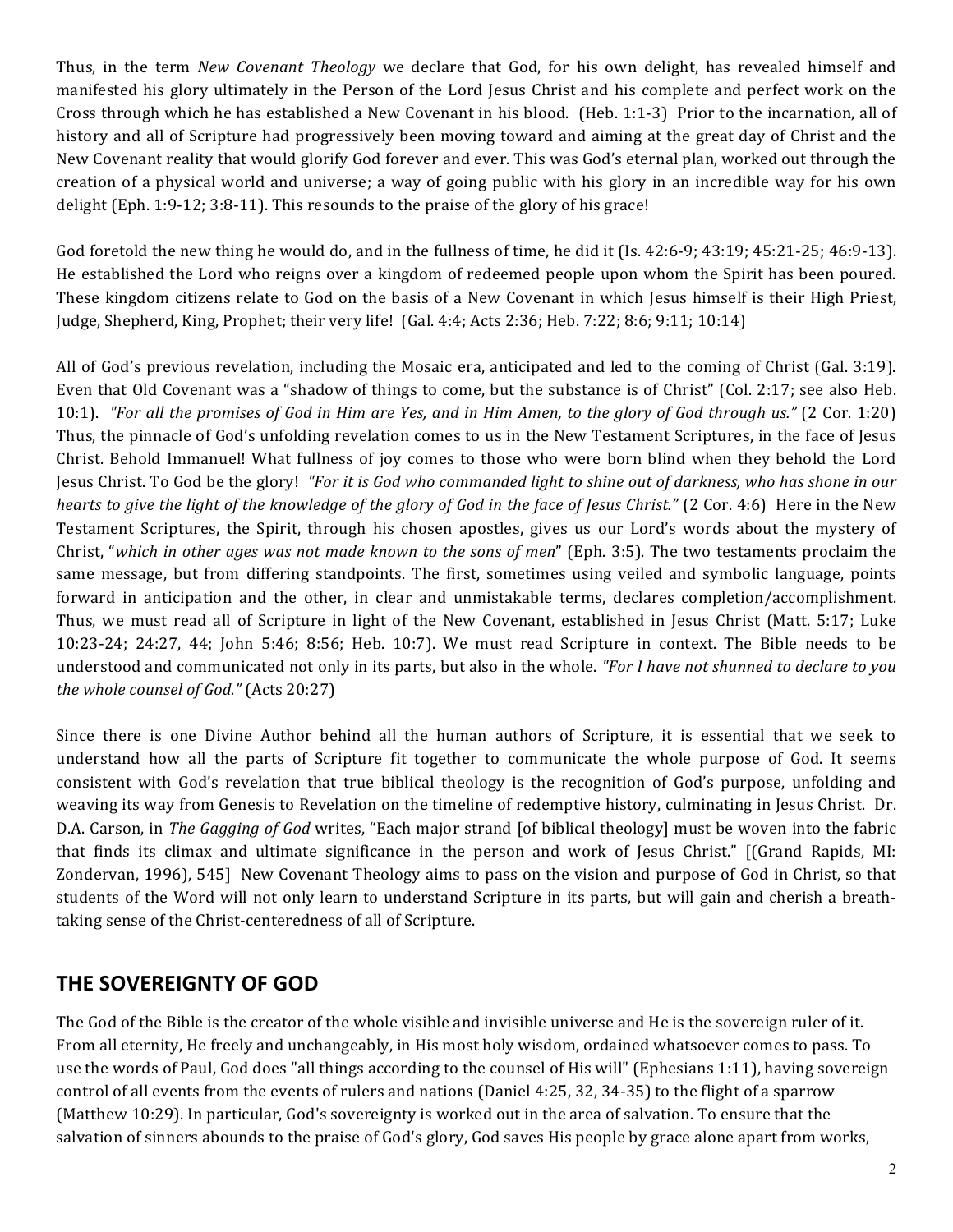lest anyone should boast (Ephesians 2:8-9). The sovereignty of God's grace is seen in God's unconditional election of His people out of the mass of sinful humanity for salvation (Romans 8:29, 9:6-23; Ephesians 1:4), the glorious atonement of Christ which actually accomplishes the salvation of God's people  $(I$  Peter 3:18), the irresistible grace of God's effectual call (Romans 8:30; I Peter 2:9) and the regenerating work of the Holy Spirit (Jeremiah 31:31-34; Ezekiel 36:26ff; John 3:4; Titus 3:5) which enable and move a person to respond to the gospel of Christ in saving faith, and God's persevering in grace with his saints (I Peter 1:5; Jude 1; John 10:28-30; Philippians 1:6) so that His people will in fact persevere to the end and be saved.

# **THREE WAYS TO LIVE**

There are three ways to live - the irreligious way, the religious way, and the gospel way. The Bible presents the gospel as the antidote to irreligion and religion. Luke 15:1-2, 11-32 illustrates there 3 distinct ways. There are two worldly approaches to God which are wrong and will leave you lost and alienated from God:

- \* Moralistic approach (elder brother):
- \* Relativistic approach (younger brother):

The only way to approach God is on the basis of sheer grace.

The gospel is, therefore, radically different from both irreligion and religion. Irreligion operates on the principle of self-acceptance, and obeys "self" as lord. Religion operates on the principle: "I obey, therefore I am accepted". The gospel operates on the principle: "I am accepted through Christ by sheer grace, therefore I obey."

# **THE GOSPEL-CENTERED LIFE**

Who Jesus is and what He has done provides both the motive and the means to true Christian spirituality. The Gospel is to be applied to every area of thinking, feeling, relating, working, and behaving. The Gospel changes people from the inside out. Christ gives us a radically new identity, freeing us from both self-righteousness and self-condemnation. He liberates us to accept people we once excluded, and to break the bondage of things (even good things) that once drove us. In particular, the gospel makes us welcoming and respectful toward those who do not share our beliefs. Bringing the gospel truth to bear on every area of life is the way to be changed by the power of God.

We never "get beyond the gospel" in our Christian life to something more "advanced". The gospel is not the first "step" in a "stairway" of truths, rather, it is more like the "hub" in a "wheel" of truth. The gospel is not just the A-B- $C$ 's but the A to Z of Christianity. The gospel is not just the minimum required doctrine necessary to enter the kingdom, but the way we make all progress in the kingdom. We are not justified by the gospel and then sanctified by obedience, but the gospel is *the* way we grow (Gal.3:1-3) and are renewed (Col.1:6). It is the solution to each problem, the key to each closed door, the power through every barrier (Rom.1:16-17).

It is very common in the church to think as follows. "The gospel is for non-Christians. One needs it to be saved. But once saved, you grow through hard work and obedience." But Col.1:6 shows that this is a mistake. Both confession and "hard work" that is not arising from and "in line" with the gospel will not sanctify you--it will strangle you. All our problems come from a failure to apply the gospel. Thus when Paul left the Ephesians he committed them "to *the word of his grace, which can build you up"* (Acts 20:32)